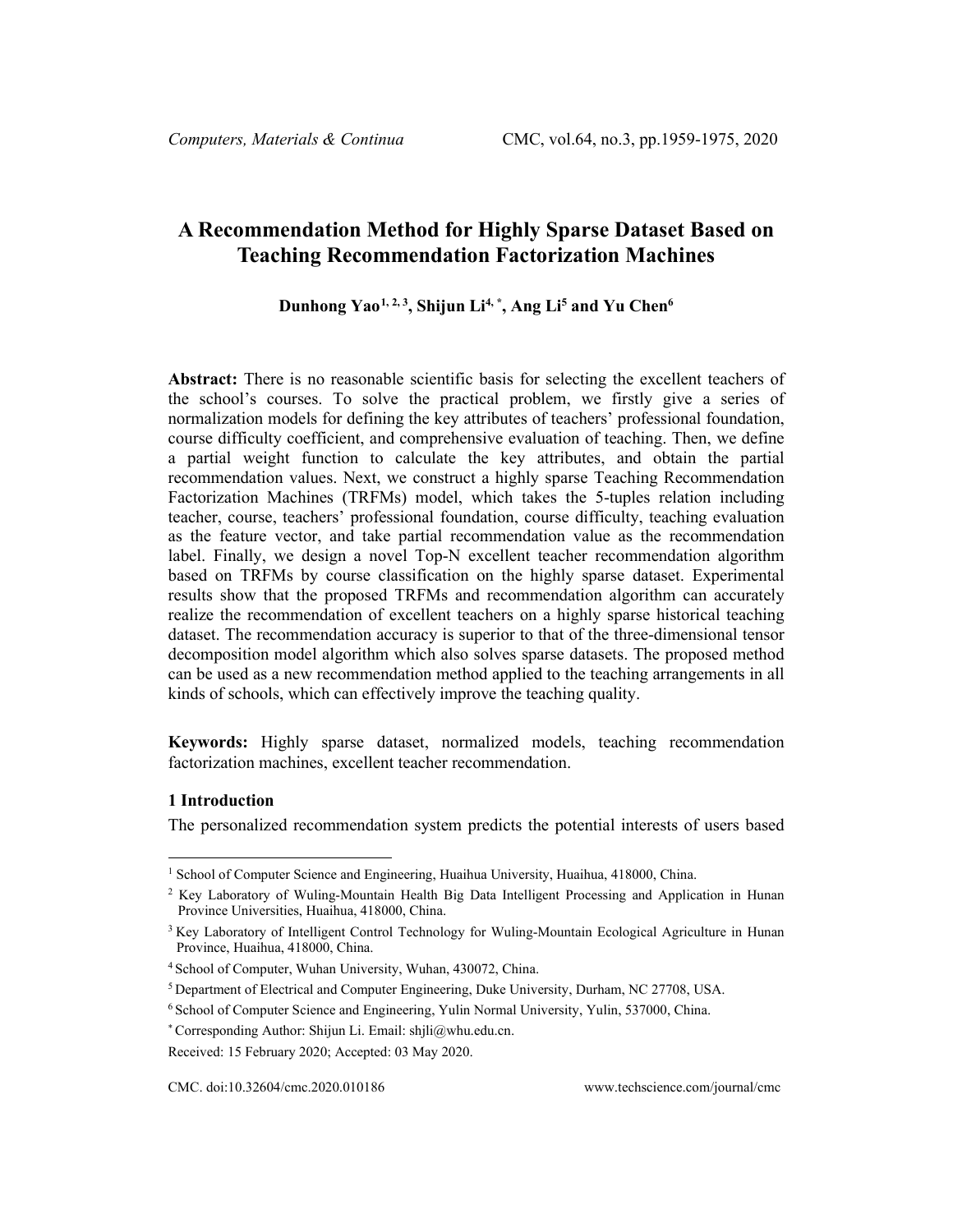on the analysis of users' historical behavior data. It makes a current recommendation to meet the personalized needs [Resnick and Varian (1997)]. In recent years, personalized recommendation systems based on different recommendation algorithms have been rapidly developed in e-commerce, social networks, and search engines.

The techniques used in personalized recommendation systems are categorized into five groups [Xu, Wu, Li et al. (2009); Jiang, Chen, Jiang et al. (2019); Cacheda, Carneiro, Fernández et al. (2011); Chen, Xiong, Xu et al. (2019)]: 1) the nearest neighbor heuristic collaborative filtering recommendation algorithms based on the Euclidean distance, Pearson correlation coefficient, and cosine similarity; 2) the collaborative filtering recommendation algorithms based on the context-aware model, latent factor model, Bayesian model, trust-aware model, clustering model, and maximum entropy model; 3) the content-based recommendation algorithms based on decision trees, neural networks, vectors, term frequency-inverse document frequency (TF-IDF), adaptive filtering, and threshold setting; 4) the other algorithms based on association rules recommendation, utility recommendation, and knowledge reasoning; 5) the combination recommendation algorithms based on tag graph, tag FolkRank, cascade, feature combination, weighting, transformation, hierarchical tag clustering, variable support vector machine (VSVM), and tensor decomposition.

When the dataset is highly sparse, most of the recommendation techniques mentioned above show a significant decrease in the recommendation accuracy and increase the time complexity [Meng, Ji and Zhang (2015)]. Also, traditional factorization models (such as matrix factorization [Guan, Li and Guan (2017)], parallel factor analysis [Yu, Hsieh, Si et al. (2014)], SVD++ [Kumar, Verma and Rastogi (2014)], and pairwise interaction tensor factorization (PITF) [Rendle and Schmidt-Thieme (2010)]) are restricted to a specific data type. To address these problems, Rendle [Rendle (2012)] proposed Factorization Machines (FMs). FMs overcomes the low generality and the data type restriction of the traditional factorization models. FMs can deal with multi-class variables and highly sparse numbers. According to the advantages of model parameter estimation, linear time complexity, and high-quality prediction on any real eigenvector, the algorithm includes many successful collaborative filtering methods. FMs has been successfully applied to many recommendation fields in the existing Chinese and English documents. For example, Rendle et al. [Rendle, Gantner, Freudenthaler et al. (2011)] used the FMs model to realize fast context-aware recommendations. Nguyen et al. [Nguyen, Karatzoglou and Baltrunas (2014)] used an improved Gaussian Process Factor decomposition Machine (GPFM) to realize the most advanced context-aware recommendation. Geuens [Geuens (2015)] used the FMs model to realize customer, product and implicit recommendation. Chen et al. [Chen, Hou, Xiao et al. (2016); He, Fang, Liu et al. (2019); Alemu, Olsen, Vedel et al. (2017)] used the FMs to improve the accuracy of product recommendation and better recommend the mobile app. FMs model is used to predict students' achievement, such as Thai-Nghe et al. [Thai-Nghe, Drumond, Horváth et al. (2012)].

To best our knowledge, no research conducted on the application of recommendation systems to teaching. The limited research conducted on data pre-processing techniques for teachers and course teaching [Qin (2015)]. The local second-tier universities have relatively inadequate teachers and schooling conditions. In this case, the teaching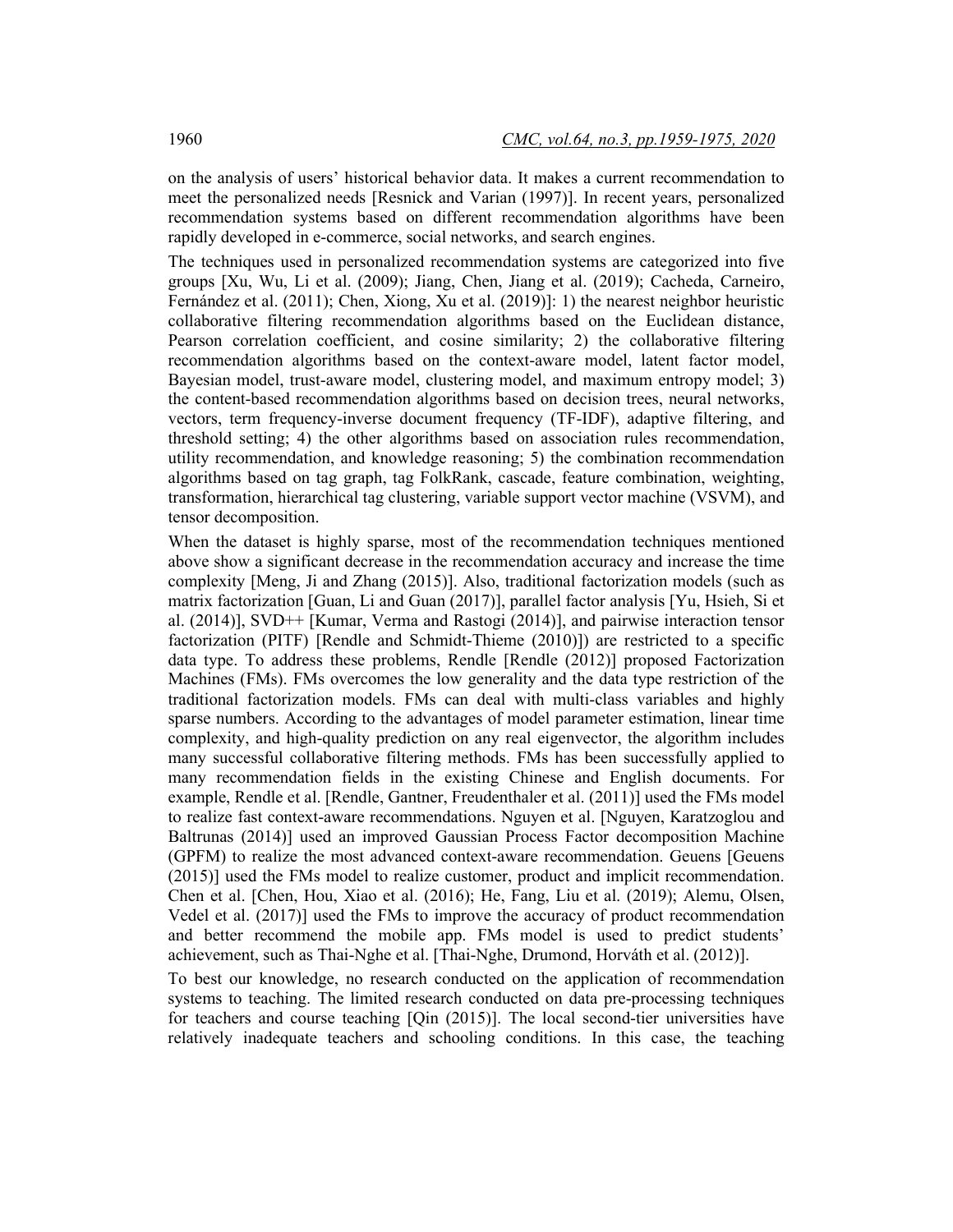arrangements are mostly based on the teacher's wishes. When encountering some new courses, there is no reasonable scientific basis for teaching recommendation. Such a lack of scientific basis leads to a non-optimized and low quality of teaching.

In this paper, a series of normalized models are proposed to pre-process a large amount of teaching data. Based on the processed data, the key attributes of teacher professional foundation, course difficulty coefficient, teaching comprehensive evaluation, and overall recommendation value are defined. We use these key attributes as the feature vector *X* and the recommended observation value as the target vector *Y* to construct the Teaching Recommended Factorization Machines (TRFMs) model. Then, the teaching recommendation algorithm is designed based on the TRFMs model. Finally, we compare it with the three-dimensional tensor recommendation algorithm in accuracy and time complexity. Experimental results show that the proposed TRFMs model and recommendation algorithm provide advantages in the recommendation of a sparse teaching dataset. The proposed methods are promising to address the lack of a scientific recommendation basis.

### **2 Related works**

Referring to Adomavicius' definition of recommendation system [Adomavicius and Tuzhilin (2005)], we define the teaching recommendation system as follows. The course and teacher sets are defined as *C* and *T*, respectively. Utility function  $f(i)$  is used to calculate the recommendation degree of teacher object  $t$  to course  $c$ ; that is,  $f: C \times T \rightarrow R$  where R is a set of totally ordered non-negative real numbers in a specific range. The problem is to find those  $T^*$  whose recommendation degree  $R$  is the largest, that is,  $\forall c \in C$ ,  $T^* = \arg \max_{t \in T} f(c, t)$ .

Steffen proposed the FMs. In FMs, the implicit factor model and the matrix decomposition idea for reference are used to remove the autocorrelation item from polynomial regression, and only the interaction between the categorical variables is used as factor decomposition [Rendle, Gantner, Freudenthaler et al. (2011)]. FMs can be used to deal with three prediction problems: a regression, a binary classification, and a ranking.

The second-order factorization model is commonly used, which is defined as follows:

$$
\hat{y}(x) = w_0 + \sum_{i=1}^{n} w_i x_i + \sum_{i=1}^{n} \sum_{j>i}^{n} \langle v_i, v_j \rangle x_i x_j
$$
\n(1)

The parameter  $w_0 \in \mathbb{R}$ ,  $w \in \mathbb{R}^n$ ,  $v \in \mathbb{R}^n \times K$ ,  $\langle v_i, v_j \rangle$  denote the dot product of two vectors  $v_i$  and  $v_j$  whose size is *k*, i.e.  $\langle v_i, v_j \rangle = \sum_{f=1}^{j} v_{i,f} \cdot v_{j,f}$  $,v_i\rangle = \sum^k$  $i, v_j$  /  $\sum_{f=1}^{j} v_{i,f} v_{j,f}$  $v_i, v_j$  =  $\sum v_{i,f}$  •  $v_j$  $=\sum_{j=1}^{n} v_{i,j} \cdot v_{j,j}$ , where  $k \in \mathbb{N}^+$  ( $k \ll n$ ) is called factor

decomposition dimension hyper-parameter. In Eq. (1), by defining *j*>*i*, autocorrelation term is removed; thus, only the interaction between two mutually-distinct feature components is considered. The dot product of two low-rank matrices is used in FMs to

approximate the interaction of categorical variables. That is,  $w_{i,j} \approx \langle v_i, v_j \rangle = \sum_{f=1}^{J} v_{i,f} \cdot v_{j,f}$  $,v_i)=\sum^k$  $\left\langle i,j \right\rangle \sim \left\langle v_i, v_j \right\rangle = \sum_{f=1}^{N_i} v_{i,f} \cdot v_{j,f}$  $w_{i,j} \approx \langle v_i, v_j \rangle = \sum v_{i,j} \cdot v_j$  $\ll \langle v_i, v_j \rangle = \sum_{f=1} v_{i,f}$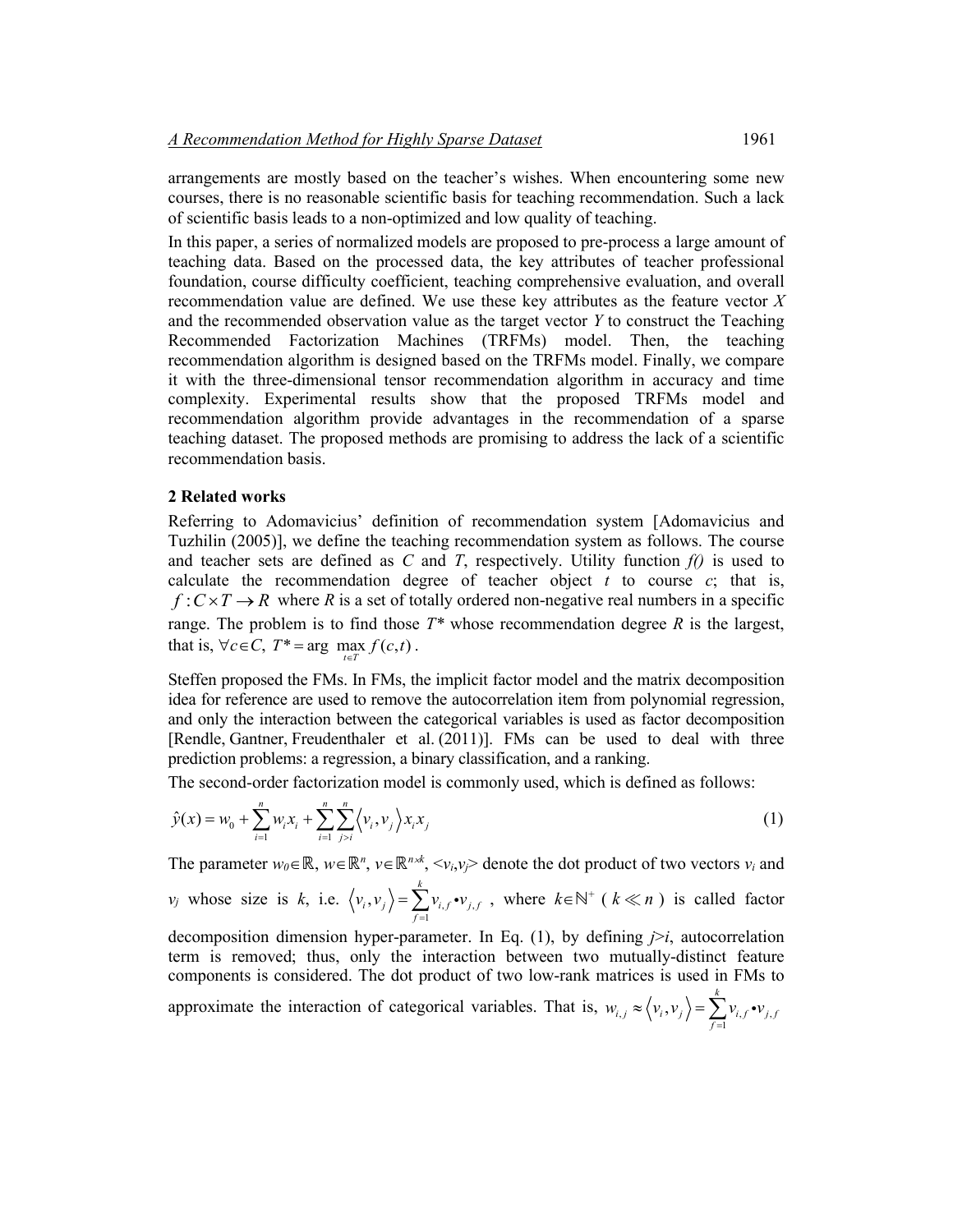$, j^* \sim \sqrt{\frac{v_i v_j^*}{f}} = \sum_{f=1}^{\infty} \frac{v_{i,f} v_{j^*}}{f}$  $,v_{i^*}\rangle = \sum^k$  $i,j^* \sim \langle v_i, v_j^* \rangle = \sum_{f=1}^{i} v_{i,f} \cdot v_{j^*,f}$  $w_{i,i^*} \approx \langle v_i, v_{i^*} \rangle = \sum v_{i,f} \cdot v$  $\approx \langle v_i, v_{i} \rangle = \sum_{f=1} v_{i,f} \cdot v_{i,f}$  so that some interactions are shared between  $w_{i,j}$  and  $w_{i,j}$ <sup>\*</sup>.

Accordingly, FMs can contain multiple categorical variables and be suitable for the case where the data is very sparse [Rendle (2012)].

To learn model parameter  $\Theta = \{w_0, w_1, \ldots, w_n, v_{1,1}, \ldots, v_{n,k}\}$  from the training set, different loss functions need to be defined according to different issues.

The time complexity of Eq. (1) is  $O(kn^2)$  because the interaction  $\langle v_i, v_j \rangle$  between variables of different types is calculated. Therefore, the second-order model can be obtained by factorization and optimization into the form shown in Eq. (2):

$$
\hat{y}(x) = w_0 + \sum_{i=1}^{n} w_i x_i + \frac{1}{2} \sum_{j=1}^{k} \left( \left( \sum_{i=1}^{n} v_{i,j} x_i \right)^2 - \sum_{i=1}^{n} v_{i,j}^2 x_i^2 \right)
$$
\n(2)

The time complexity of Eq. (2) is reduced to  $O(kn)$ . Further, the time complexity is only  $O(kp)$  in applications where the dataset is extremely sparse (the number of non-zero elements is set to *p*).

For each pair  $(x, y)$  in the observation dataset  $(S)$ , Eq.  $(3)$  can be used to find the minimum of the error sum of all observations *y* and predicted values  $\hat{v}(x | \Theta)$  to obtain the ideal parameter set Θ:

$$
OPT(S) = \operatorname{argmin} \Theta \sum_{(x,y)\in S} loss(\hat{y}(x \mid \Theta), y)
$$
\n(3)

When the factorization dimension *k* is large, the L2-norm regularization term prevents the model from overfitting. Thus, employing the L2-norm regularization term, Eq. (3) becomes as follows:

$$
OPT(S, \lambda) = \operatorname{argmin} \Theta(\sum_{(x, y) \in S} loss(\hat{y}(x \mid \Theta), y) + \sum_{\theta \in \Theta} \lambda_{\theta} \theta^2)
$$
(4)

where  $\lambda_{\theta}$  denotes the regularization coefficient and  $\sum_{\theta \in \Theta} \theta^2$ *θ*  $\sum_{\theta \in \Theta} \theta^2$  denotes the L2-norm of a

parameter set Θ. Moreover, according to Rendle et al. [Rendle, Gantner, Freudenthaler et al. (2011)], for ∀*θ*∈Θ, the factorization machine can be expressed as a linear combination of two functions:

$$
\hat{y}(x) = g_{\theta}(x) + \theta h_{\theta}(x) \tag{5}
$$

where  $g_{\theta}$  and  $h_{\theta}$  are independent of the value of parameter  $\theta$ .

Then, according to Rendle et al. [Rendle, Gantner, Freudenthaler et al. (2011)], the optimization learning method is used to find the optimal parameters. The main idea is that each parameter is learned iteratively while other parameters are fixed until all parameters converge to the optimal solution.

#### **3 Proposed model and algorithm**

#### *3.1 Data pre-processing methods*

The collected data is pre-processed to construct the requirements of the factorization model and decomposition algorithm for teaching recommendation. Firstly, a teaching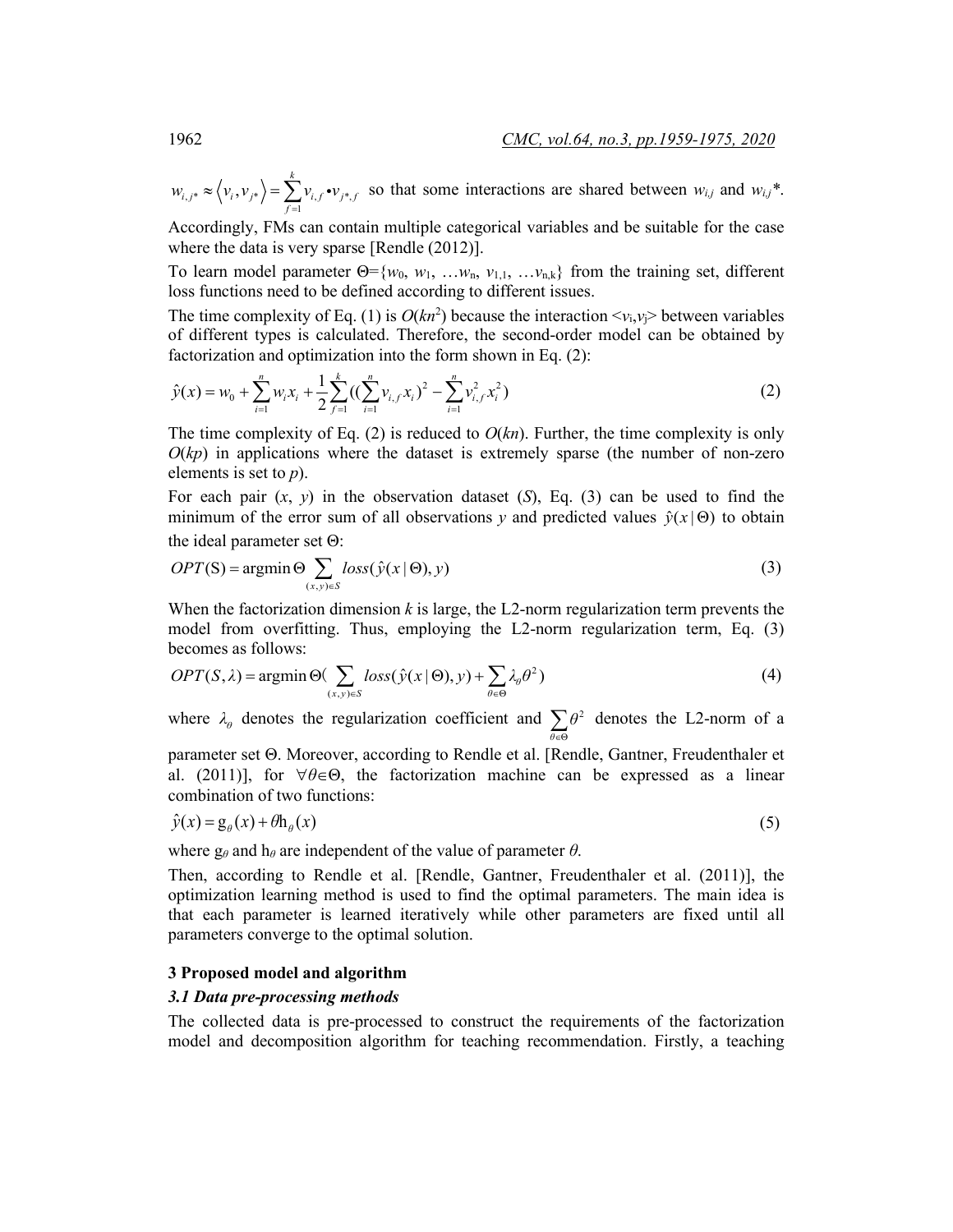information data warehouse is constructed based on the fact constellation model by extract-transform-load (ETL) from several database tables, such as teacher information table, course information table, and teaching evaluation table. The structure of the data warehouse is shown in Fig. 1.



**Figure 1:** Pattern structure of the fact constellation

Then, we construct the following definitions to normalize the related attributes in the data warehouse.

**Definition 1:** School factor vector  $(v_{sf}, v_{sf} = [0.4 \ 0.3 \ 0.2 \ 0.1]^{T})$  is used to quantify the teacher's graduation schools. Vector elements represent the values of graduates from "985 Project" universities, "211 Project" universities, other first-tier universities, secondtier universities and below.

**Definition 2:** Degree coefficient ( $v_{\text{De}}$ ,  $v_{\text{De}}=[0.4 \ 0.3 \ 0.2 \ 0.1]^T$ ) is used to quantify the degree earned by teachers. Each element represents the value of Ph.D., master, bachelor, and non-degree, respectively.

**Definition 3:** Graduation years (Gy, Gy≥0) represents the difference between the current year and the year of graduation (this paper takes the year of graduation of the final academic degree as the teacher's graduation year). That is, Gy=the current year-the year of graduation.

**Definition 4:** Attenuation function  $Af(Gy)$  (Gy∈ℕ<sup>+</sup>, 0≤*Af*(Gy) ≤0.1) means that with the growth of the teacher's graduation years (Gy), the professional foundation of teachers has a small decline. The function is defined as follows:

$$
Af(Gy) = \frac{1}{5(1 + a^{-Gy})} - s
$$
\n(6)

where *a* is the constant coefficient of convergence rate. With a larger value of *a*, the function quickly converges to *s*. In this paper,  $a=1.3$  and  $s=0.1$  are used (the maximum attenuation value converges to 0.1).

**Definition 5:** Teacher professional foundation (Tpf) is used to quantify the professional foundation of a teacher defined as: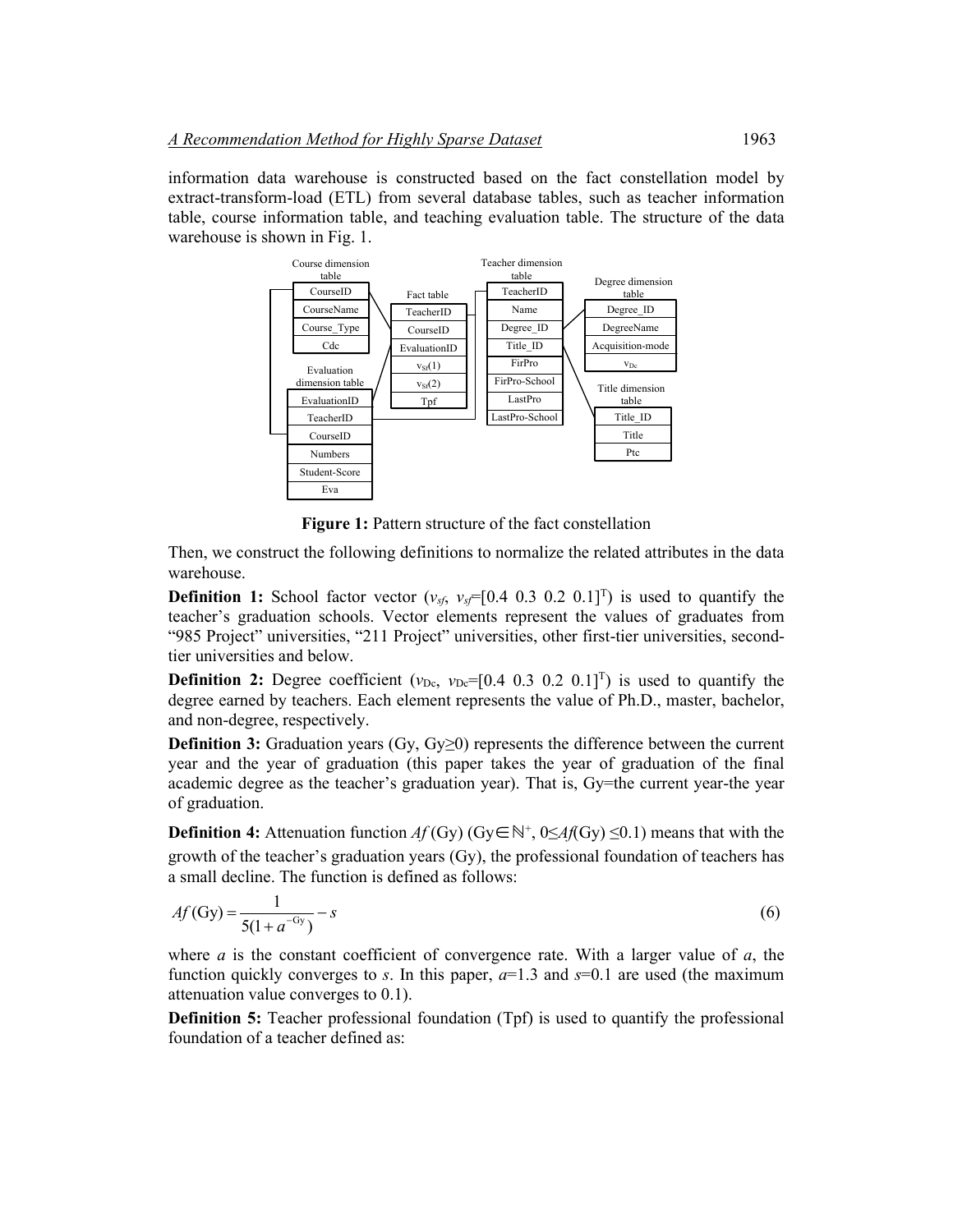$$
Tpf = \sqrt{n} \sum_{i=1}^{2} (\lambda_i \times Cv_i) + \frac{1}{2} \sum_{i=1}^{2} \nu_{sf,i} + Dw \times \nu_{pc} - Af(Gy)
$$
 (7)

where  $\lambda_i$  ( $i = 1,2$ ) represents the proportion of the *i*-th graduation major (generally considered the first and last graduation major) of a teacher, it is defined as follows:

$$
\lambda_i = \frac{Cv_i}{2\sum_{p=1}^n Cv_p}, \sum_{p=1}^n \sum_{i=1}^2 \lambda_i = 1
$$
\n(8)

where *Cvi* represents the correlation coefficient between the teacher's *i*-th graduation major and the major he is engaged in, the total correlation is 1, and the correlation is  $r$ , the concrete definition is as follows:

$$
Cv_i = \begin{cases} 1 & i=1,2 \quad 0 < r < 1 \\ r & (9) \end{cases}
$$

In Eq. (7),  $Dw(0 \leq Dw \leq 1)$  is the teacher's degree factor. If the degree is obtained in fulltime, Dw is 1, while if the degree is obtained part-time, Dw is a number between  $(0, 1)$ according to the total time.

To verify the validity of the definition, we select 40 teachers as sample data from a school in a second-tier university. The sample data are normalized and sorted by their professional foundation. As shown in Fig. 2, the obtained Tpf is differentiated. The result shows that the definition is reasonable.



**Figure 2:** Tpf example

**Definition 6:** Course difficulty coefficient (Cdc, 0.1≤Cdc≤1) indicates the difficulty of the course. A higher value means a more difficult course. We adopt an online survey system of course difficulty coefficient classified by major, where a difficulty coefficient is scaled from 1 to 10. The respondents are graduates and expert teachers of relevant majors in second-tier or equivalent universities. The total recovered questionnaires for each major shall not be less than the minimum threshold of *m* (including *k* teachers' questionnaires and *l* students' questionnaires,  $m=k+1$ ). Finally, we use min-max normalization to normalize the difficulty coefficient to the interval  $[E_{min}, E_{max}]$  ( $E_{min}$  and *E*max represent the lowest and highest difficulty coefficients of the course respectively.  $E_{\text{min}}$ =0.1 and  $E_{\text{max}}$ =1.0 are used in this paper), which is given by: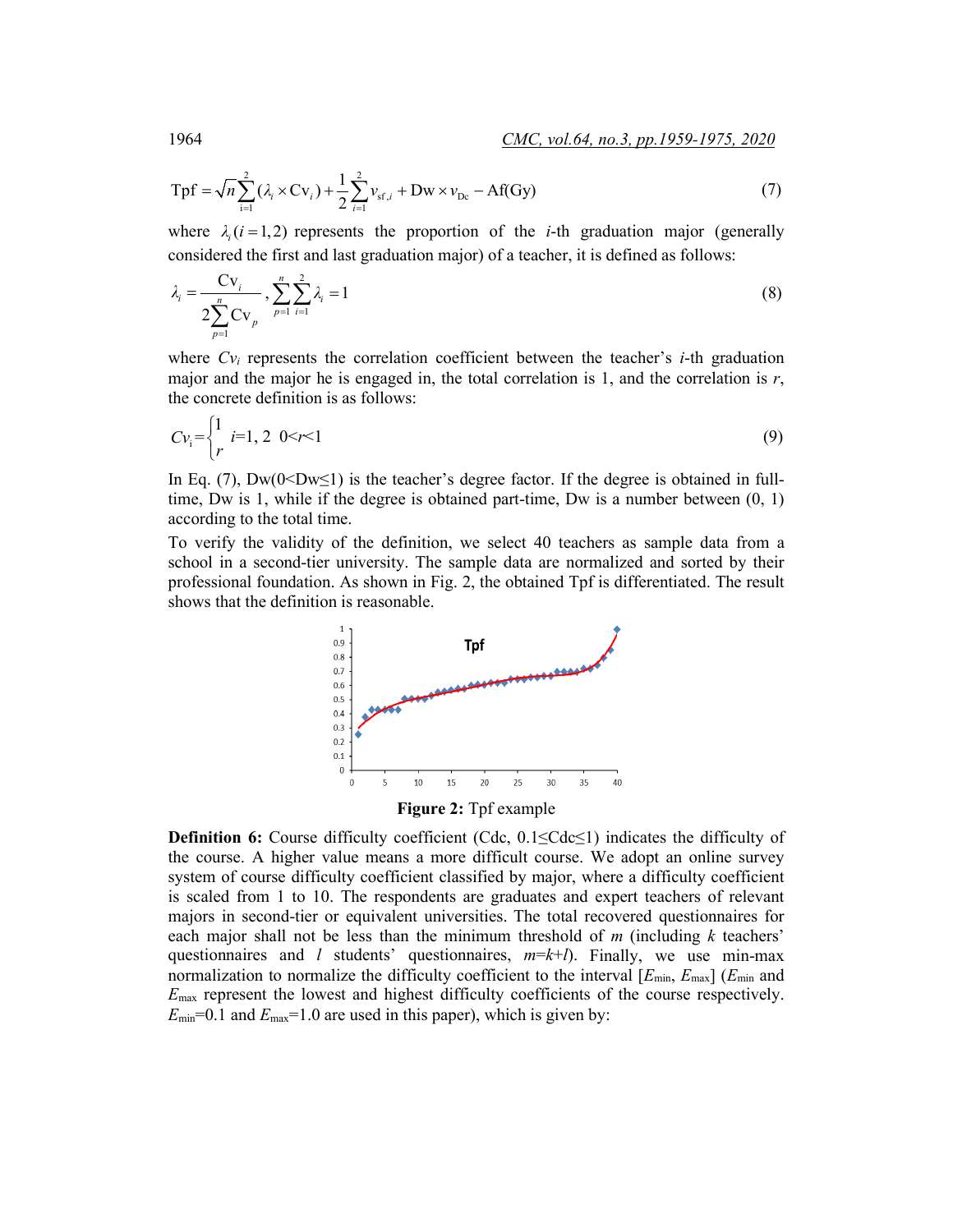*A Recommendation Method for Highly Sparse Dataset*1965

$$
Cdc = \frac{Qs - Qs_{\min}}{Qs_{\max} - Qs_{\min}} \times (E_{\max} - E_{\min}) + E_{\min}
$$
(10)

where Qs<sub>min</sub> and Qs<sub>max</sub> are the minimum and maximum difficulty values of the courses investigated in a particular major. Qs is defined as:

$$
Qs = \frac{w}{k} \sum_{i=1}^{k} Cd_i + \frac{(1-w)}{l} \sum_{i=1}^{l} Cd_i
$$
 (11)

where  $w$  ( $0 \le w \le 1$ ) is the weight of the expert teacher questionnaire survey and Cd<sub>i</sub> is the difficulty coefficient value given in the questionnaire for the *i*-th course.

**Definition 7:** Teaching Comprehensive Evaluation (Eva, 0.1≤Eva≤1) is used to normalize the score of the course taught by the teacher. We adopt the min-max normalization to normalize Eva to the interval  $[E_{min}, E_{max}]$  ( $E_{min}$  and  $E_{max}$  represent the minimum and maximum evaluation values respectively.  $E_{\text{min}}$ =0.1 and  $E_{\text{max}}$ =1.0 are used in this paper). A comprehensive evaluation value is defined as follows:

$$
Eva = \frac{Aver - Aver_{min}}{Aver_{max} - Aver_{min}} \times (E_{max} - E_{min}) + E_{min}
$$
(12)

where Aver<sub>min</sub> and Aver<sub>max</sub> are the lowest and highest evaluation scores of all courses in the major. Aver represents the average score of student evaluations for the same course taught by a teacher over *M* semesters defined as follows:

$$
Aver = \sum_{m=1}^{M} (Qty_m \times Aver_m) / \sum_{m=1}^{M} Qty_m
$$
 (13)

where  $\dot{Q}$ ty<sub>m</sub> represents the number of students participating in the evaluation of the course in semester *m* (1≤*m*≤M), and Aver<sub>m</sub> (0<Aver<sub>m</sub>≤100) represents the average score of the course in semester *m*.

### *3.2 TRFMs model and recommendation algorithm*

Five variables are used to construct  $x^{(i)}$  in FMs model feature vector  $X = \{x^{(1)}, x^{(2)}, \ldots, x^{(n)}\}$ : Teacher, Course, Teacher Professional Foundation, Course Difficulty Coefficient, and Teaching Comprehensive Evaluation, *n* is the total number of feature vectors. We use Tpf, Cdc, and Eva to represent the corresponding eigenvalues of teachers' professional foundation, course difficulty coefficient, and teaching comprehensive evaluation, respectively. Then, we use the partial recommendation value  $y^{(i)}$  calculated by Eq. (14) to construct the recommendation label in the target vector  $Y = \{y^{(1)}, y^{(2)}, \ldots, y^{(n)}\}$  of FMs:

$$
y^{(i)} = \rho_1 Tpf + \rho_2 Cdc + \rho_3 Eva, \sum_{i=1}^{3} \rho_i = 1
$$
 (14)

where  $\rho_1$ ,  $\rho_2$  and  $\rho_3$  are partial weights. If  $\rho_1 > \rho_2$  and  $\rho_1 > \rho_3$ , the recommendation basis lays particular stress on teachers' professional foundation. We name such a Factorization Machine model as Teaching Recommendation Factorization Machines (TRFMs).

Then, we constitute the TRFMs dataset by the feature vector *X* and the target vector *Y*. An example of this dataset is shown in Fig. 3.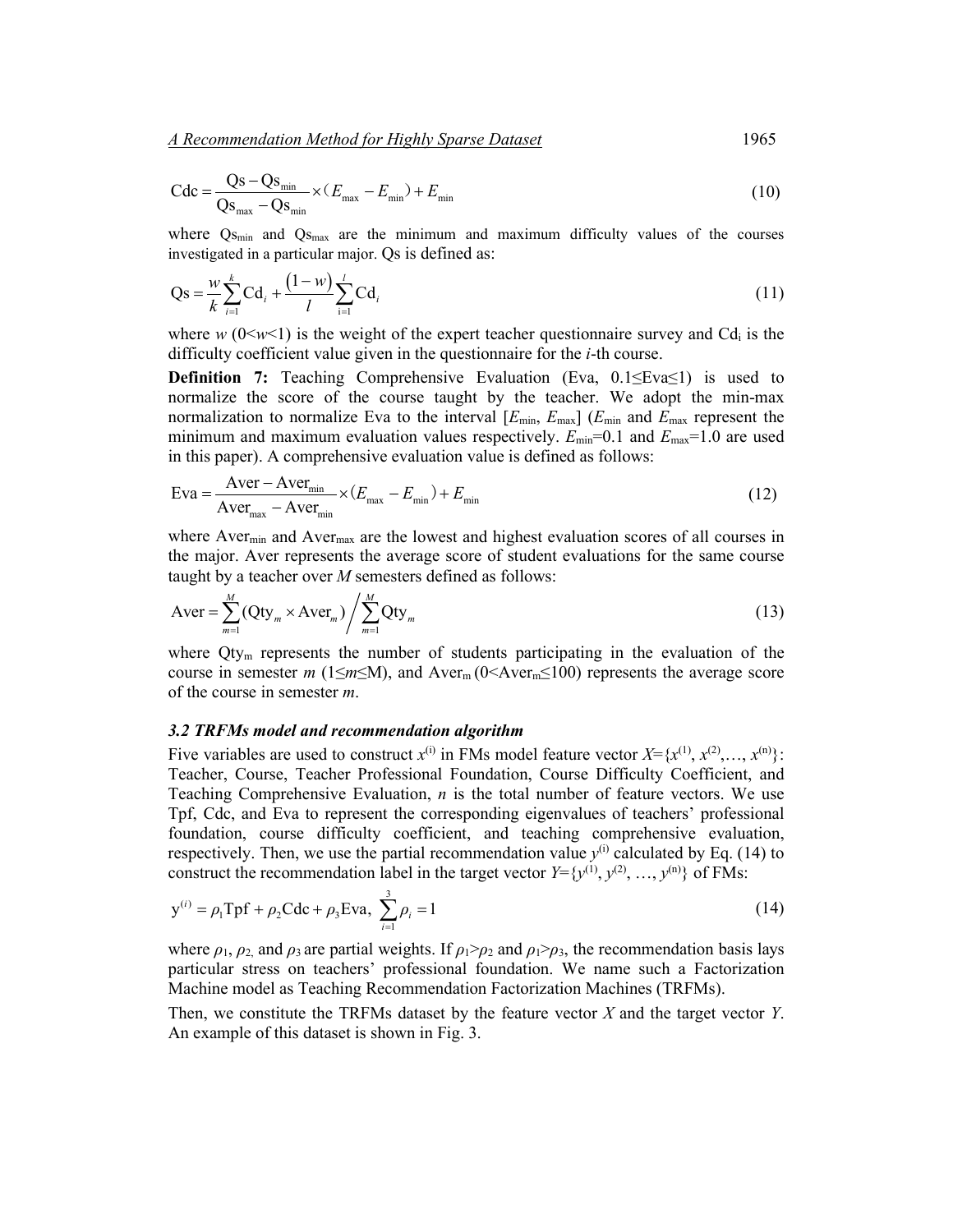| Feature Vector $X$ |  |  |  |                         |          |          |          |          |                   |          |          |                  |                  |                  | Target Y         |          |                  |                  |                  |          |          |                  |          |                  |          |          |            |        |
|--------------------|--|--|--|-------------------------|----------|----------|----------|----------|-------------------|----------|----------|------------------|------------------|------------------|------------------|----------|------------------|------------------|------------------|----------|----------|------------------|----------|------------------|----------|----------|------------|--------|
| $x^{(l)}$          |  |  |  | $\Omega$                | $\Omega$ | $\cdots$ |          |          | $\Omega$          | $\Omega$ | $\cdots$ | 0.3586           | $\Omega$         | $\Omega$         | $\Omega$         | $\cdots$ | 0.57             | $\theta$         | $\Omega$         | $\theta$ | $\cdots$ | 0.81             |          |                  | $\Omega$ | $\cdots$ | $v^{(l)}$  | 0.6717 |
| $\sqrt{2}$         |  |  |  | $\Omega$                | $\Omega$ | $\cdots$ | $\Omega$ |          | $\Omega$          | $\Omega$ | $\cdots$ | $\theta$         | 0.6167           | $\Omega$         | $\Omega$         | $\cdots$ | $\Omega$         | 0.54             | $\theta$         | $\theta$ | $\cdots$ |                  | 0.83     |                  | $\Omega$ | $\cdots$ | n(2)       | 0.7293 |
| (3)                |  |  |  | $\theta$                | $\Omega$ | $\cdots$ | $\Omega$ | $\Omega$ |                   |          | $\cdots$ | $\theta$         | 0.6167           | $\theta$         | $\Omega$         | $\cdots$ | $\Omega$         | $\theta$         | 0.11             | $\theta$ | $\cdots$ |                  | $\Omega$ | 0.80             | $\Omega$ | $\cdots$ | $n^{(3)}$  | 0.6253 |
| (4)                |  |  |  |                         | $\Omega$ | $\cdots$ | $\theta$ | $\Omega$ | $\theta$          |          | $\cdots$ | $\theta$         | $\theta$         | 0.4962           | $\theta$         | $\cdots$ | $\Omega$         | $\theta$         | $\theta$         | 0.80     | $\cdots$ |                  |          |                  | 0.84     | $\cdots$ | (4)        | 0.7632 |
| (5)                |  |  |  |                         | Ő        | $\cdots$ |          |          |                   |          | $\cdots$ | $\theta$         | $\Omega$         | 0.4962           | $\Omega$         | $\cdots$ |                  | $\theta$         | 0.11             | $\theta$ | $\cdots$ |                  | $\Omega$ | 0.80             | $\Omega$ | $\cdots$ | n(5)       | 0.6012 |
| (6)                |  |  |  | $\Omega$                |          | $\cdots$ |          | $\theta$ |                   | $\Omega$ | $\cdots$ | $\Omega$         | $\theta$         | $\Omega$         | 0.5046           | $\cdots$ | $\Omega$         | $\theta$         | 0.11             | $\theta$ | $\cdots$ |                  | $\Omega$ | 0.79             | $\Omega$ | $\cdots$ | (6)        | 0.5969 |
| $\sqrt{7}$         |  |  |  | $\Omega$                |          | $\cdots$ |          |          | $\Omega$          | $\Omega$ | $\cdots$ | $\Omega$         | $\theta$         | $\Omega$         | 0.5046           | $\cdots$ | $\Omega$         | 0.54             | $\theta$         | $\theta$ | $\cdots$ |                  | 0.86     |                  | $\Omega$ | $\cdots$ | $\sqrt{ }$ | 0.7249 |
|                    |  |  |  | CS001 CS002 CS003 CS004 |          |          | 60308    |          | 60384 60557 60188 |          |          | Tpf <sub>1</sub> | Tpf <sub>2</sub> | Tpf <sub>3</sub> | Tpf <sub>4</sub> |          | Cdc <sub>1</sub> | Cdc <sub>2</sub> | Cdc <sub>3</sub> | Cdca     |          | Eva <sub>1</sub> | Eva2     | Eva <sub>3</sub> | Eva.     |          |            |        |
|                    |  |  |  | Teacher                 |          |          |          |          | Course            |          |          |                  |                  | Tpf              |                  |          |                  |                  | Cdc              |          |          |                  |          | Eva              |          |          |            |        |

**Figure 3:** TRFMs model dataset example

In practical application, a course set is a large number of sets, and so is the teacher set. However, the courses taught by each teacher only account for a limited number of elements in the course set, which is bound to cause that the majority of elements in the TRFMs data set are 0. Thus, the TRFMs data set is highly sparse.

We propose an improved recommendation algorithm based on the alternative least square method [Rendle, Gantner, Freudenthaler et al. (2011)]. After learning the optimal parameters of TRFMs from the training set, we calculate the recommendation accuracy of the model under different test sets and the TOP\_N teacher recommendation accuracy classified by the specified course. The TRFMs recommendation algorithm is described in Algorithm 1.

#### **Algorithm 1:** TRFMs recommendation algorithm

**Input:** historical data in teaching information data warehouse *O*, degree obtaining factor Dw, professional correlation coefficient *r*, expert teacher questionnaire weight *w*, partial weight  $ρ_1$ ,  $ρ_2$  and  $ρ_3$ , regularization parameter  $λ$ , initialize the standard deviation parameter  $σ$ .

**Output:** Root Mean Squared Error (RMSE) of different test sets under the optimized parameter  $\Theta = \{w_0, w_1, \ldots, w_n, v_{1,1}, \ldots, v_{n,k}\}$  obtained from the training of the algorithm, as well as TOP\_N recommendation and  $P@N$  sorting accuracy by course classification.

1: The historical teaching record data *O* in the teaching information data warehouse is normalized by the given Dw, *r*, *w* according to the definitions 1-7, and the recommended label  $y^{(i)}$  is calculated according to Eq. (14) according to the given  $\rho$ 1, *ρ*2, and *ρ*3.

2: The pre-processed data is constructed into the experimental data set *E* required by TRFMs, and divided into training set *T1* and test set *T2* according to 80% and 20% of each course.

- 3: Initialization parameters  $w_0=0$ ,  $(w_1, ..., w_n)=(0, ..., 0)$ ,  $(v_{1,1}, ..., v_{n,k})\sim N(0, \sigma)$
- 4: for (*x,y*)∈*T1* do // Pre-calculate *e* and *q*

5: 
$$
e(x, y | \Theta) \leftarrow \hat{y}(x, y) - y
$$

6: for  $f \in \{1,...,k\}$  do //  $k \in \mathbb{N}^+(k \ll n)$  is called hyper-parameter

7: 
$$
q(x,f | \Theta) \leftarrow \sum_{i=1}^{n} v_{i,f} x_i
$$

8: end for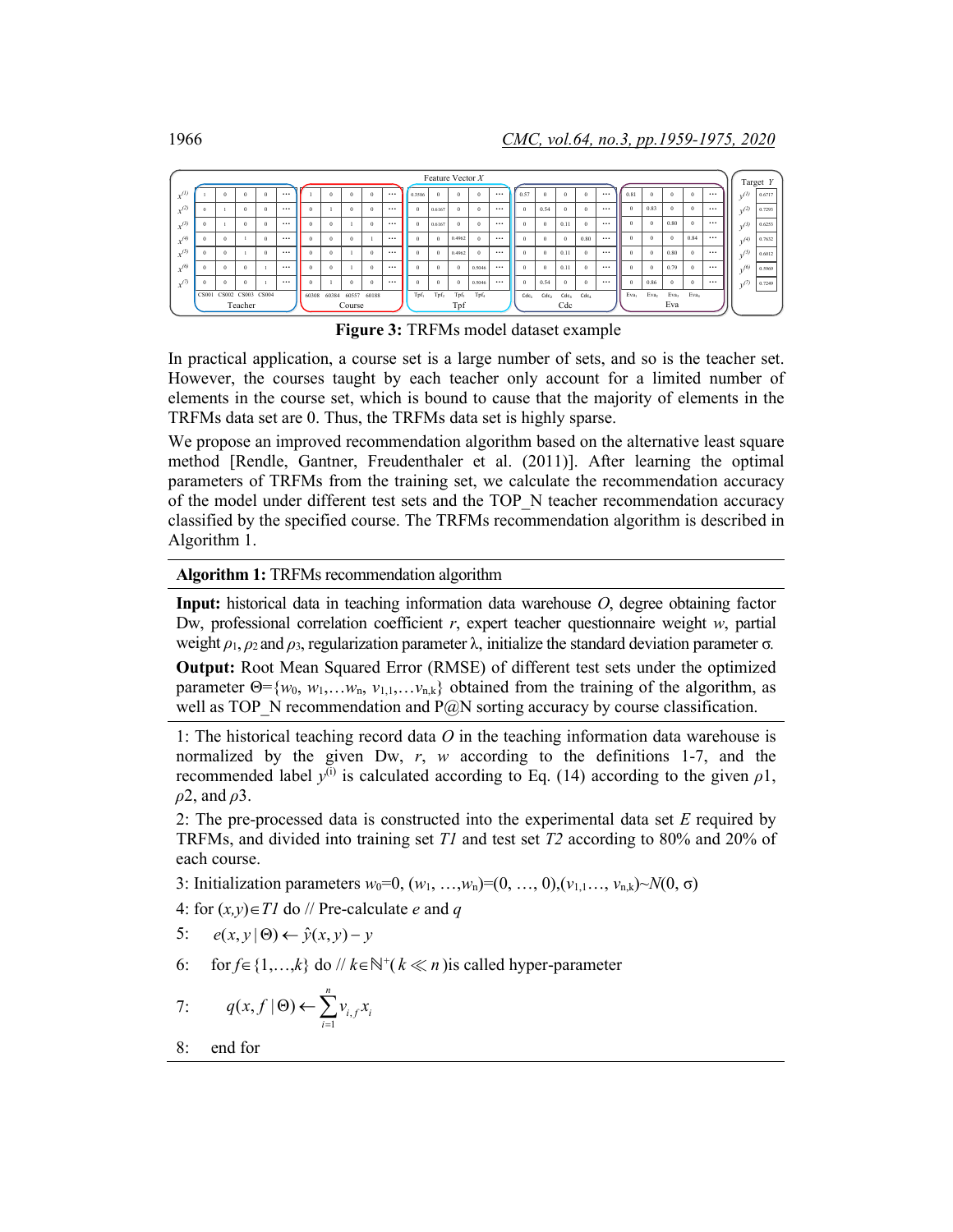| 9: end for                                                                                                                                                                          |  |  |  |  |  |  |  |  |
|-------------------------------------------------------------------------------------------------------------------------------------------------------------------------------------|--|--|--|--|--|--|--|--|
| 10: repeat//loop optimization model parameters                                                                                                                                      |  |  |  |  |  |  |  |  |
| 11: $w_0^* \leftarrow -\frac{\sum_{(x,y)\in T_1} (e(x,y \Theta) - w_0)}{ T_1  + \lambda_{\min}}$                                                                                    |  |  |  |  |  |  |  |  |
| $e(x, y   \Theta^*) \leftarrow e(x, y   \Theta) + (w_0^* - w_0)$<br>12:                                                                                                             |  |  |  |  |  |  |  |  |
| $w_0 \leftarrow w_0^*$ //Update the value of $w_0$<br>13:                                                                                                                           |  |  |  |  |  |  |  |  |
| for $l \in \{1, , n\}$ do<br>14:                                                                                                                                                    |  |  |  |  |  |  |  |  |
| $w_i \leftarrow -\frac{\sum_{(x,y)\in T_1} (e(x,y \Theta) - w_i x_i)x_i}{\sum_{(x,y)\in T_1} x_i^2 + \lambda_{(w_i)}}$<br>15:                                                       |  |  |  |  |  |  |  |  |
| $e(x, y   \Theta^*) \leftarrow e(x, y   \Theta) + (w_i^* - w_i)x_i$<br>16:                                                                                                          |  |  |  |  |  |  |  |  |
| $w_i \leftarrow w_i^*$ //Update the value of $w_i$<br>17:                                                                                                                           |  |  |  |  |  |  |  |  |
| 18:<br>end for                                                                                                                                                                      |  |  |  |  |  |  |  |  |
| for $f \in \{1, , k\}$ do<br>19:                                                                                                                                                    |  |  |  |  |  |  |  |  |
| for $l \in \{1, , n\}$ do<br>20:                                                                                                                                                    |  |  |  |  |  |  |  |  |
| $w_{l,f}^* \leftarrow -\frac{\sum_{(x,y)\in T_l} (e(x,y \Theta) - v_{l,f} h_{(v_{l,f})}(x)) h_{(v_{l,f})}(x)}{\sum_{(x,y)\in T_l} h_{(v_{l,f})}^2(x) + \lambda_{(v_{l,f})}}$<br>21: |  |  |  |  |  |  |  |  |
| $e(x, y   \Theta^*) \leftarrow e(x, y   \Theta) + (v_{i}^* - v_{i}^*)x_i$<br>22:                                                                                                    |  |  |  |  |  |  |  |  |
| $q(x, f   \Theta^*) \leftarrow q(x, f   \Theta) + (v_{i}^* - v_{i}^*)x_i$<br>23:                                                                                                    |  |  |  |  |  |  |  |  |
| 24:<br>$v_{i,f} \leftarrow v_{i,f}^*$ ;                                                                                                                                             |  |  |  |  |  |  |  |  |
| 25:<br>end for                                                                                                                                                                      |  |  |  |  |  |  |  |  |
| 26: end for                                                                                                                                                                         |  |  |  |  |  |  |  |  |
| 27: until(all parameters converge)                                                                                                                                                  |  |  |  |  |  |  |  |  |
| 28: Use the test set $T2$ to verify the RMSE of the model after optimized parameters.                                                                                               |  |  |  |  |  |  |  |  |
|                                                                                                                                                                                     |  |  |  |  |  |  |  |  |

29: Top\_N recommendation is generated according to course classification and calculation of P@N sorting accuracy.

The time overhead in the algorithm is mainly used to update the model parameters according to the training set iteratively. Because the algorithm pre-calculates the intermediate variables  $e \in \mathbb{R}^n$  and  $q \in \mathbb{R}^{n \times k}$ , the time complexity is  $O(k | T_1 | M_{|T_1|})$  where |*T*1| is the training set size and  $\overline{M}_{|T|}$  is the average number of non-zero elements in the input feature vector *X*.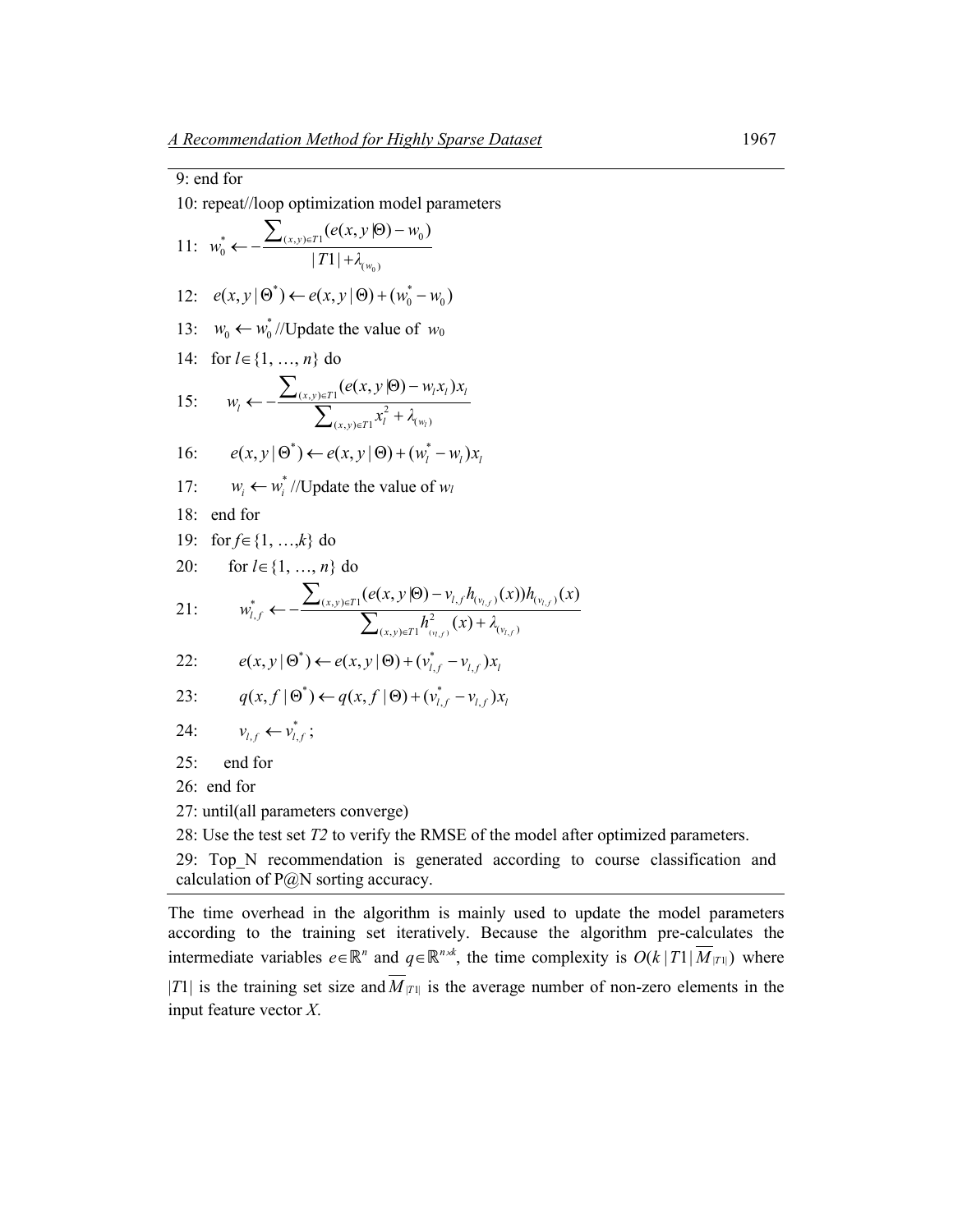### **4 Experimental evaluations**

# *4.1 Experimental data*

The experimental data is collected from the teaching data of a second-tier university in recent years. The data includes 928 teachers after desensitization, 2983 courses, and 1,956,632 valid evaluation scores obtained by averaging the student evaluation scores of courses taught by each teacher. During the normalization process of these data, we set different specific weight coefficients  $r$ , Dw,  $w$ ,  $\rho_1$ ,  $\rho_2$  and  $\rho_3$  to obtain different experimental data. In this paper, according to the practical situation of the second-tier university, we select weight coefficients  $r=0.7$ , Dw=0.4,  $w=0.4$ ,  $\rho_1=0.2$ ,  $\rho_2=0.2$ , and  $\rho_3$ =0.6 for normalization processing to obtain the experimental data set. The data are summarized in Tab. 1.

| TeacherID         | Tpf    | CourseID | Cdc  | Evaluation | $v^{(i)}$ |
|-------------------|--------|----------|------|------------|-----------|
| <b>CS001</b>      | 0.3586 | 60308    | 0.57 | 0.81       | 0.6717    |
| CS <sub>002</sub> | 0.6167 | 60384    | 0.54 | 0.83       | 0.7293    |
| <b>CS002</b>      | 0.6167 | 60557    | 0.11 | 0.80       | 0.6253    |
| CS <sub>003</sub> | 0.4962 | 60188    | 0.80 | 0.84       | 0.7632    |
| CS <sub>003</sub> | 0.4962 | 60557    | 0.11 | 0.80       | 0.6012    |
| <b>CS004</b>      | 0.5046 | 60557    | 0.11 | 0.79       | 0.5969    |
| <b>CS004</b>      | 0.5046 | 60384    | 0.54 | 0.86       | 0.7249    |

**Table 1:** Samples of experimental data

### *4.2 Evaluation index*

Root Mean Squared Error (RMSE) evaluation index proposed in Zhu et al. [Zhu and Lu (2012)] is adapted to measure the accuracy of recommended experiments. The RMSE is defined as follows:

$$
\text{RMSE} = \sqrt{\sum_{\text{te} \in T_E} (y_{\text{te}} - y_{\text{te}})^2 / |T_E|}
$$
(15)

where  $|T_E|$  indicates the size of the test set  $T_E$ .  $y_{tc}$  and  $y^*_{tc}$  indicate the ground-truth and predicted recommended label values of course *c* taught by teacher *t* in the test set.

Besides, we use  $P(\partial N | W \text{ang}, M \text{eng}, Z \text{hang et al.} (2010))$  to evaluate the relevance of the first N recommended teachers for each course. Because the experimental dataset is very sparse, the N values in this experiment only consider the first three, the first four and the first five values. P $@N$  is suitable to evaluate TOP\_N recommendation defined as follows:

$$
P@N = \frac{\text{\#relevant items in the TOP_N items}}{N}
$$
\n(16)

### *4.3 Experiment results and analysis*

To ensure that each course has data in both the training set and test set, in the TRFMs model experiment dataset (*E*), we choose 20% of the data of each course as the test set  $(T_E)$ , and the remaining 80% of the data  $(E - T_E)$  as the training set.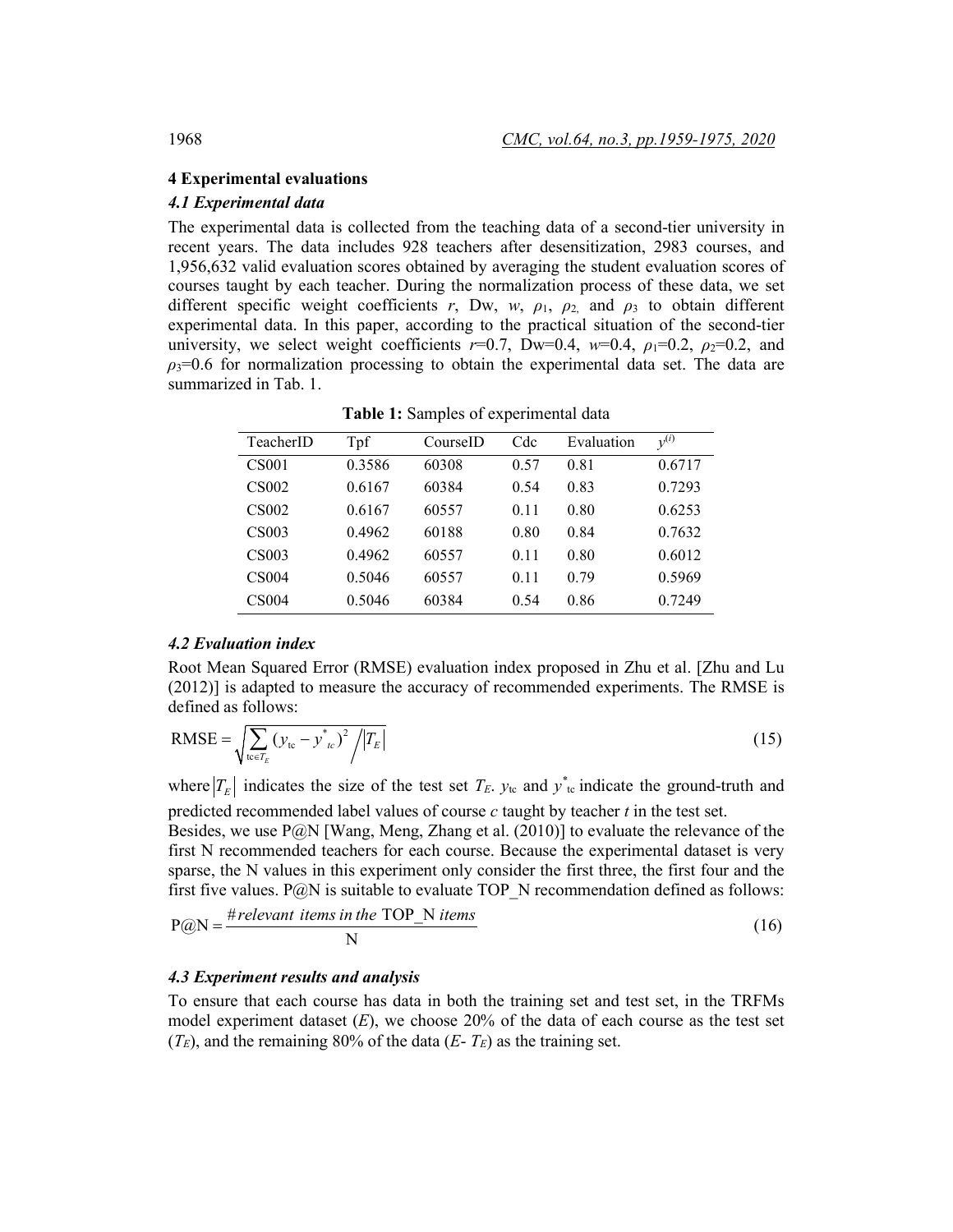#### *4.3.1 Algorithm accuracy and sorting accuracy*

In the experiment, firstly, the TRFMs optimization parameter  $\Theta$  is trained according to the Algorithm 1. Then, teachers are recommended according to the classification of courses. Here, the initialization standard deviation parameter  $\sigma$ =0.01 is used following Rendle [Rendle (2012)], and the regularization parameter  $\lambda$  is obtained by the adaptive selection method proposed in Rendle [Rendle (2012)].

The accuracy of the teaching recommendation algorithm is compared with the factor decomposition dimension hyper-parameter *k*=8, 12, 16, 20, 24, 28, 32, 36. Theoretically, the parameter *k* is required to be large enough. A small value of *k* is used in the experiment since the experimental data is highly sparse so that not enough sample is given to estimate the complex interaction matrix. We conduct ten experiments for different *k* values, and then their mean value is used as the result value to obtain the precision comparison chart as shown in Fig. 4:



**Figure 4:** RMSE under different *k*

Fig. 4 shows that the algorithm can usually recommend from a highly sparse experimental dataset *E*, and *k* profoundly affects the recommendation accuracy. If *k* is small, RMSE is high (i.e., low accuracy). As *k* increases, RMSE gradually increases correspondingly.

We further sort out the experimental results and obtain the comparison of the sorting accuracy of the algorithm at P@N when the dimension hyper-parameter  $k$  is 8, 16 and 32, and N is 3, 4, and 5. The results are shown in Fig. 5.



**Figure 5:** Comparison of P@N under different *k* and N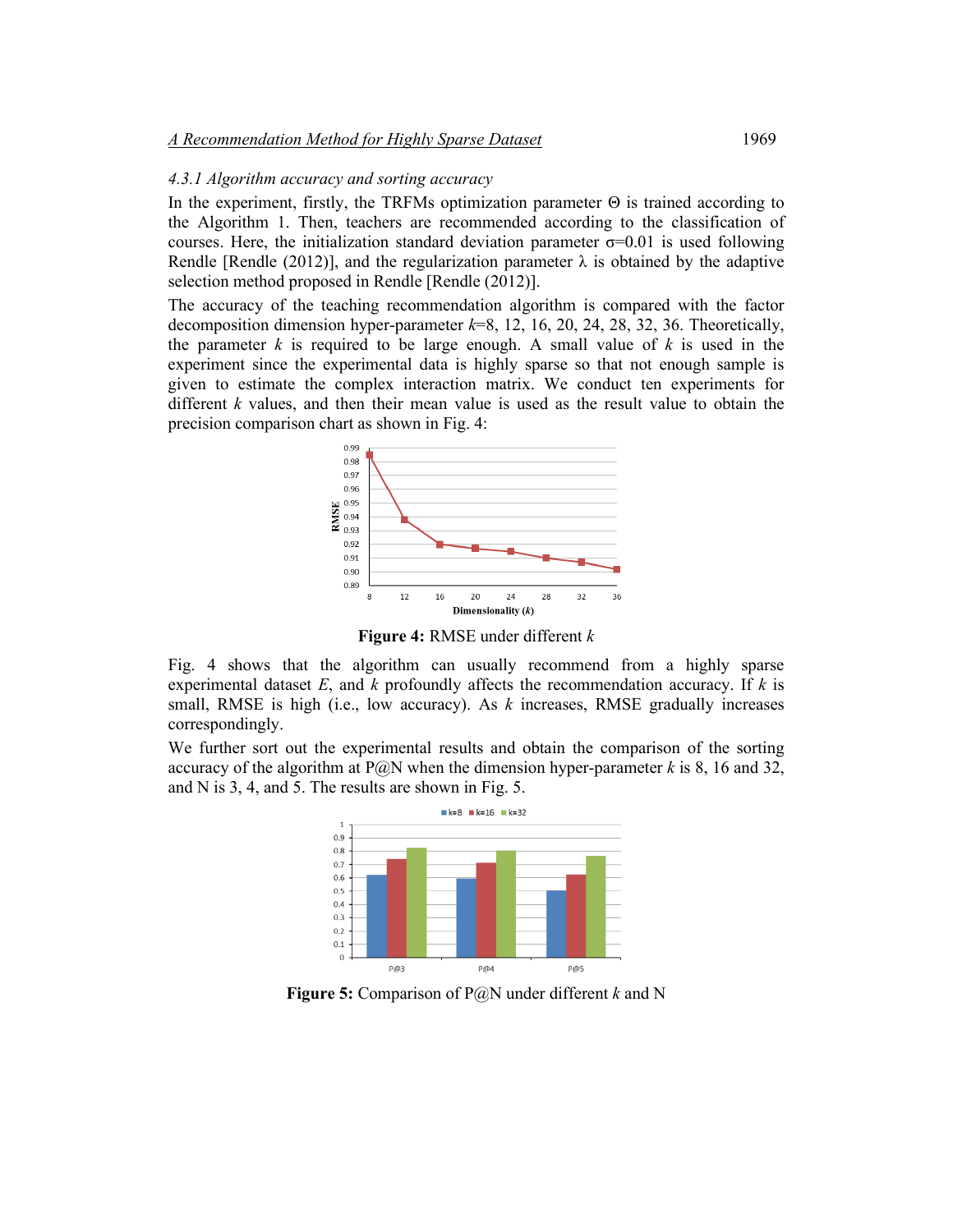As shown in Fig. 5, the larger the value of *k* is, the higher the ranking accuracy is, while the smaller the value of  $N$  is, the higher the sorting accuracy is under a reasonable range of the dimension super-parameter *k*.

Through the above experiment, we verified that the TRFMS algorithm provides a reasonable range of RMSE and P@N values for highly sparse teaching recommendation data sets. It indicates that the TRFMS algorithm correctly predicts the recommended label  $y^*_{\text{te}}$  of each teacher for a given course, and recommends the teachers with the highest TOP\_N predictive value  $y^*_{\text{tc}}$  for a given course. Consequently, the teaching effect will be improved.

# *4.3.2 Recommended accuracy comparisons between TRFMs and HOSVD*

Tensor decomposition is also known as high order singular value decomposition (HOSVD). The Tucker decomposition model [Tucker (1966)] decomposes the three-dimensional tensor *X* into the product of a low-rank eigenvalue matrix on three dimensions and a core tensor:  $X \approx \hat{X} = C \times_i V^{(i)} \times_j V^{(j)} \times_k V^{(k)}$ . *C* is the compressed tensor of tensor *X* which is much smaller than the original tensor and has a significant effect on a sparse dataset.

The three-dimensional tensor recommended by teachers is constructed with the experimental data described in Tab. 1. The three-dimensional tensor  $X \in R^{I_1 \times I_c \times I_e}$  is constructed with dimensions *T*, *C*, and *E* according to the four-tuples relationship  $(t_i, c_j)$ ,  $e_k$ ,  $y^{(i)}$  of "Teacher(*T*)-Course(*C*)-Evaluation(*E*)-Recommendation Label (*Y*)". The corresponding element index is  $(t_i, c_j, e_k)$ , and the corresponding element value is  $y^{(i)}$  with a partial recommendation value calculated by Eq. (14). If there is a teacher (*ti*) with a certain teacher professional foundation of Tpf*<sup>i</sup>* who teaches a course (*cj*) with a difficulty coefficient of Cdc<sub>i</sub> and gets an evaluation score  $(e_k)$  of Eva<sub>k</sub>, then the element value of tensor corresponding to the subscript  $(t_i, c_j, e_k)$  is the weighted  $y^{(i)}$  value. Otherwise, the corresponding element value is 0.

Then, we adopt the Tucker tensor decomposition method [Tucker (1966)] to obtain the approximate tensor after the dimension reduction and generate the Top-N recommendation list classified by the course according to the size of the approximate tensor element values. The time complexity of the algorithm consists of the complexity  $\frac{3}{3}$ 

 $\exists i, i \neq n$   $j=1$   $j=n+1$  $O(\sum_{i=1}^{3} (I_n R_n \prod_{i=1}^{n-1} R_i \prod_{j=1}^{3} I_{ij}))$  $\sum_{i=1, i\neq n} \sum_{j=1}^{\mathbf{i}} n^{I\mathbf{i}} n \prod_{j=1}^{\mathbf{i}} \prod_{j=n+1}^{I} j$  $I_n R_n \parallel R_i \parallel I$ −  $\sum_{j=1, j \neq n} (I_n R_n \prod_{j=1}^n R_j \prod_{j=n+1}^n I_j)$  of calculating the core tensor *C* in each iteration, the

complexity O  $I_n \prod_{i=1}^3 R_i R_n^2$  $O\left(I_n\prod_{j=1,j\neq n}R_jR_n^2\right]$  $I_n$  | |  $R_iR$  $= 1, i \neq$  $\left(I_n \prod_{j=1, j \neq n}^{3} R_j R_n^2\right)$  of performing SVD calculation on  $\hat{X}$ , and the modular

multiplication complexity of solving the approximate tensor  $\hat{X}$  (the same as solving the core tensor). In the algorithm, the dimension  $I_n$  of tensor  $X$  is much larger than the dimension  $R_n$  of decomposition factor; thus, the complexity of the algorithm can be reduced to  $O(\prod^3$  $O\Big(\prod_{i=1}^n I_i$ *I*  $\left(\prod_{i=1}^3 I_i\right).$ 

In the experiment, we used the same parameters as in the previous experiment for the TRFMs algorithm but fixed the factorization dimension hyper-parameter *k*=24. For the HOSVD, we fixed the iteration threshold of *Ɛ*=0.0005 [Kolda and Bader (2009)]. Then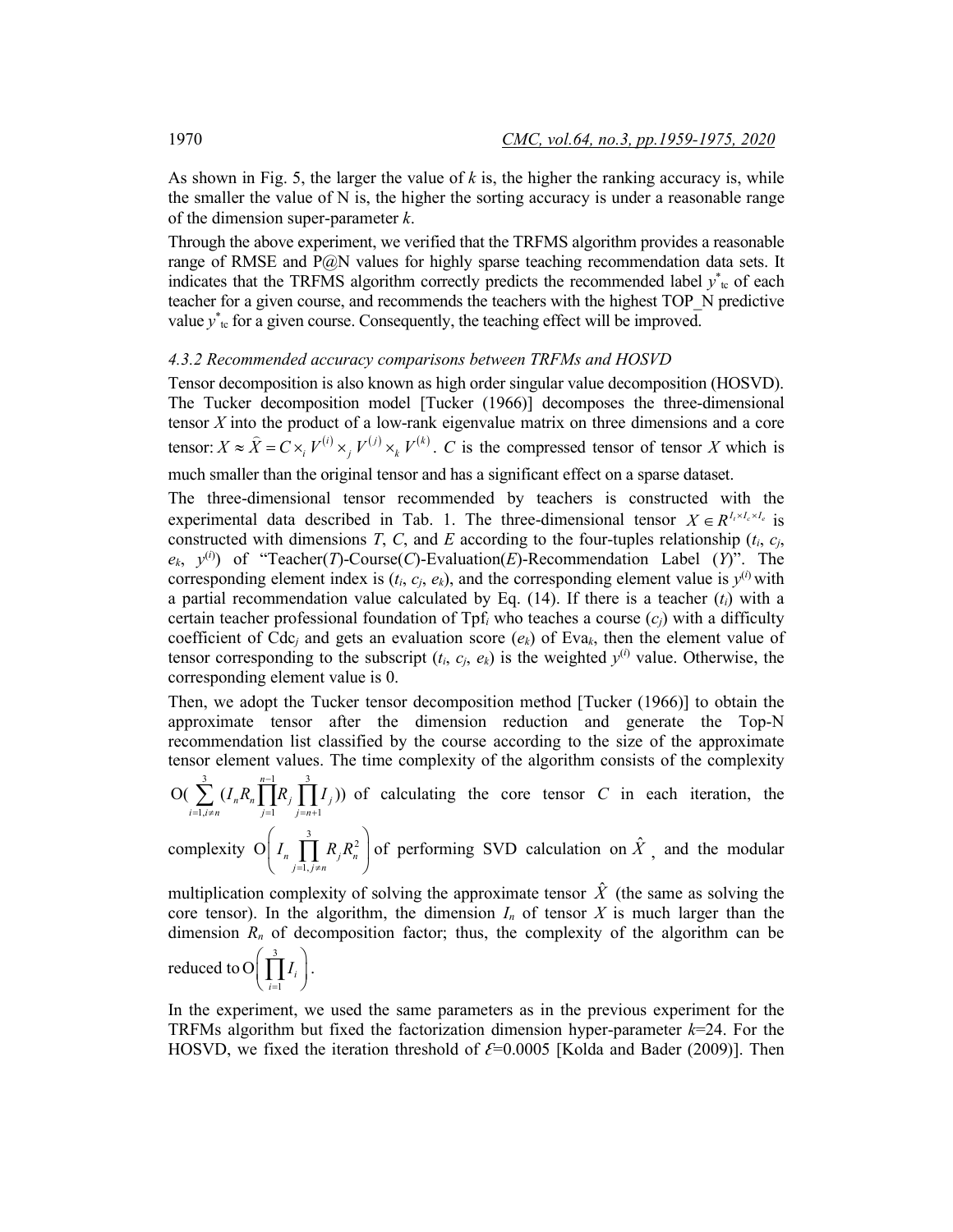we took 60%, 70%, 80%, 90%, and 100% of  $E-T_E$  as training sets (the sparsity of training sets varies with the size of training sets) to compare their recommendation accuracy. Through the experiment, we obtained a comparison between their recommended accuracy and the running time of each iteration, as shown in Figs. 6 and 7. When N is 3, 4 and 5, we obtained the comparison of  $P(\partial N)$  sorting accuracy, as shown in Fig. 8:



**Figure 6:** Recommended accuracy for different size training sets



**Figure 7:** Run-time of each iteration under different size training sets



**Figure 8:** Recommended sorting accuracy for different P@N

The results show that the recommendation accuracy of both models is improved with the increase in the training set. However, the recommendation accuracy obtained by the TRFMs model algorithm is slightly higher than that of the HOSVD model algorithm. The recommended sorting accuracy of the  $P@N$  is also slightly higher than the HOSVD model algorithm. The running time is also much lower than that of the HOSVD model algorithm. Those indicate that the recommended performance of TRMFs is superior to HOSVD for a highly sparse dataset.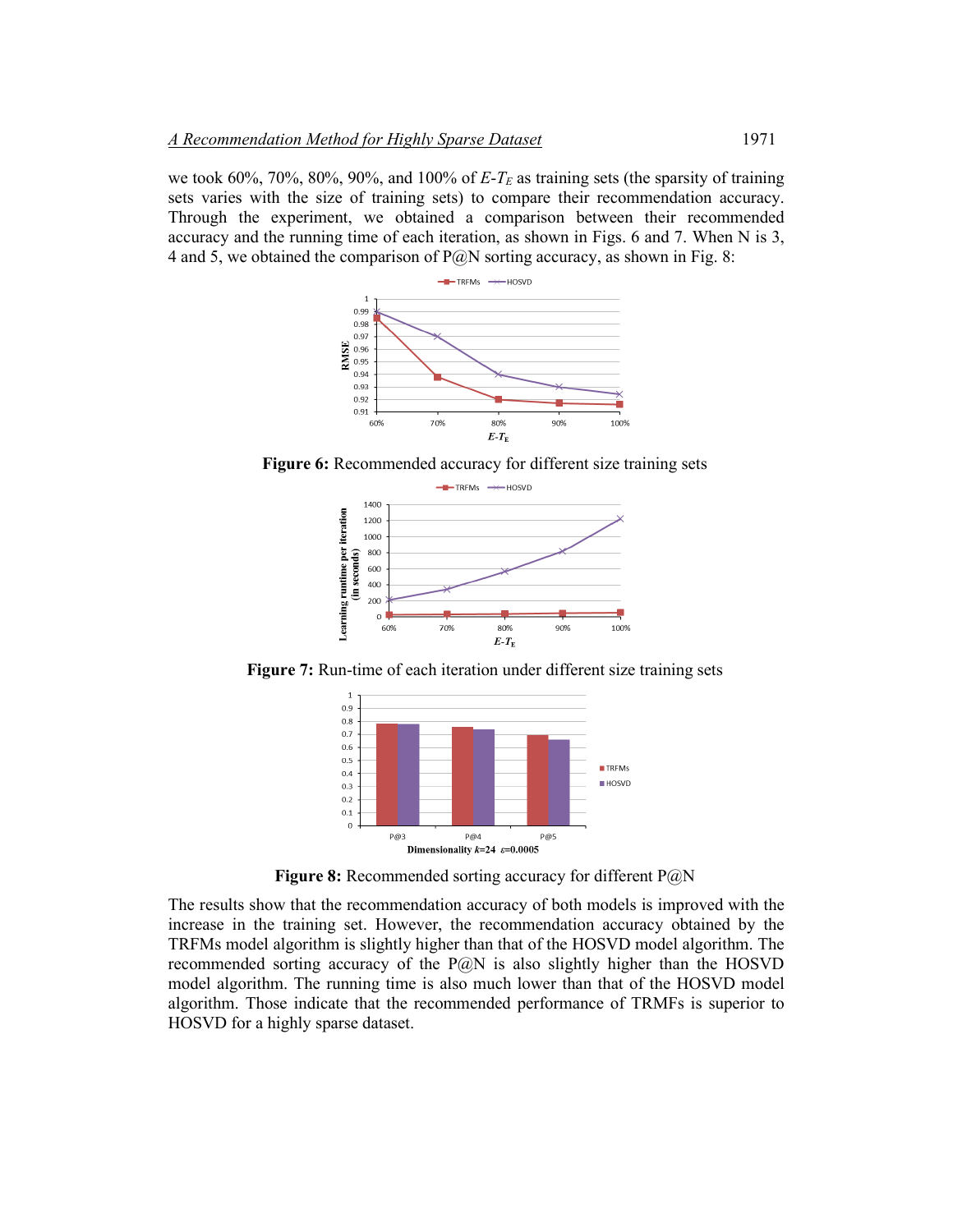### *4.3.3 Recommended differences comparisons under different specific weight factors*

To compare the recommended differences of experimental datasets under different specific weight coefficients, we designed a series of experiments. In each experiment, we fixed the dimensional hyper-parameter  $k=24$  of the TRMFs algorithm and compared their recommendation differences of Top\_5 in the same course. The specific design is as follows:

(1) Comparison of the effects of different *r* and Dw on the recommended results: We fixed  $w=0.4$ , optional  $r=0.7$  and Dw=0.4 to construct the experimental dataset *E1* while optional  $r=0.5$  and  $Dw=0.2$  to construct the experimental dataset *E2*. We completed TRFMs-based teaching recommendation experiments for *E1* and *E2* respectively, and the comparison results are shown in Tab. 2.

| E1               |                    | E2               |         |  |  |  |  |
|------------------|--------------------|------------------|---------|--|--|--|--|
| <b>TeacherID</b> | $\mathcal V$<br>tc | <b>TeacherID</b> | ν<br>tc |  |  |  |  |
| CS022            | 0.6004             | CS011            | 0.5862  |  |  |  |  |
| CS009            | 0.5855             | <b>CS009</b>     | 0.5752  |  |  |  |  |
| CS035            | 0.5803             | CS022            | 0.5726  |  |  |  |  |
| CS012            | 0.5781             | CS012            | 0.5542  |  |  |  |  |
| CS011            | 0.5781             | CS035            | 0.5524  |  |  |  |  |

**Table 2:** Comparison of different *r* and Dw recommended (CourseID=60264)

Tab. 2 shows that the same course under different proportion coefficients *r* and DW (i.e., in different Tpf) provide different predicted recommended label values  $y^*_{tc}$ ; that is, the recommended order of teachers is different. Through the analysis, it can be seen from Eqs. (6)-(8) that there are inconsistencies in each teacher's professional relevancy and degree obtaining method. That is, different values of  $Cv_i$  and Dw lead to different values of Tpf. In this way, the order of teachers recommended for the same course will also be different. Therefore, different values of *r* and DW have a significant impact on the recommendation results.

(2) Comparison of the effects of different specific weight coefficients *w* on the recommended results: We fixed  $r=0.7$ , Dw=0.4, optional  $w=0.3$  to construct the experimental dataset *E3* while optional *w*=0.7 to construct the experimental dataset *E4*. we completed TRFMs-based teaching recommendation experiments for *E3* and *E4* respectively, and the comparison results are shown in Tab. 3.

| E3           |             | E4               |         |
|--------------|-------------|------------------|---------|
| TeacherID    | $v^*$<br>tc | <b>TeacherID</b> | ν<br>tc |
| CS012        | 0.4451      | CS012            | 0.5220  |
| CS022        | 0.4405      | CS022            | 0.5174  |
| CS035        | 0.4386      | CS035            | 0.5155  |
| <b>CS004</b> | 0.4373      | <b>CS004</b>     | 0.5142  |
| CS011        | 0.4283      | CS011            | 0.5052  |

**Table 3:** Recommended comparison of different *w*-values (CourseID=60264)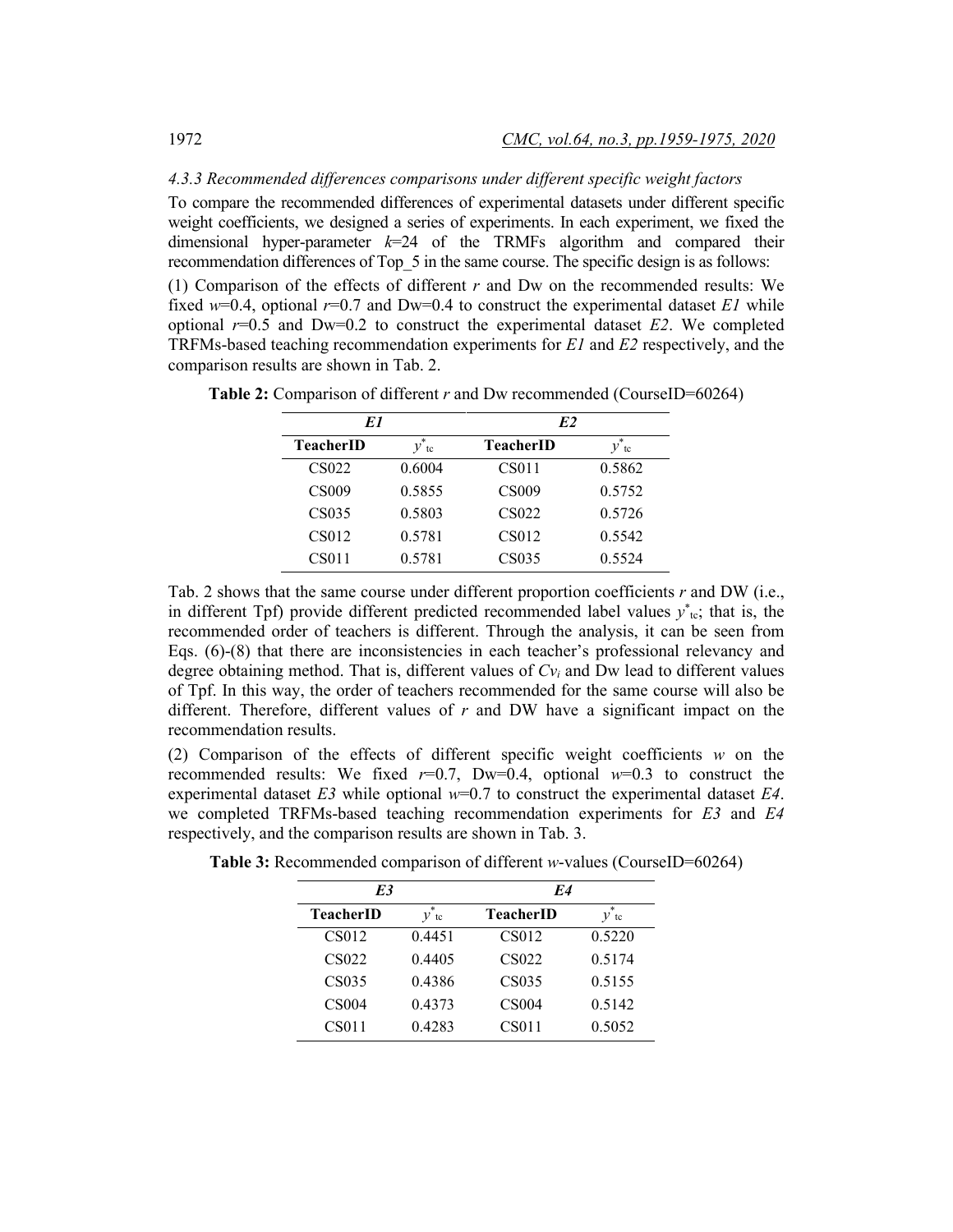Tab. 3 shows that the predicted value of recommendation label  $y^*_{\text{te}}$  can be changed with the change of *w* (that is, the change of Cdc value) while other data and the specific weight coefficient remain unchanged. However, there is no change in the recommendation results of Top 5 teachers in the same course. As can be seen from Eqs. (9) and (10), only a change of *w* will change the Cdc value of the course and the predicted value. However, when recommending teachers for the same course, a change of the Cdc value does not affect the order of recommendation. All the experimental results show that the TRFMs and the recommendation algorithm can accurately implement the course teaching teacher recommendation according to different focuses.

# **5 Conclusion**

This paper proposes TRFMs and the recommendation algorithm to address the lack of scientific basis for teaching arrangement. Several normalized factors are defined: teachers' professional foundation, course difficulty coefficient and teaching comprehensive evaluation value. Based on the factors, a comprehensive recommendation value is computed using partial weights with historical teaching data. A highly sparse teaching recommendation dataset is constructed where Teacher, Course, Tpf, Cdc, and Eva are used as the attributes of feature vector *X*, and the comprehensive recommendation value is used as target vector *Y*. Then, TRFMs model and the recommendation algorithm are proposed for accurate teacher recommendation. The experimental results show that the proposed methods can be a new solution for the school course to realize intelligent and accurate recommendations of teaching teachers. Also, the proportion coefficients of the proposed methods can be adjusted to fit the situation of the target school, which leads to ideal recommendation results and effectively improve teaching quality.

**Acknowledgement:** We would like to thank the Huaihua University Double First-Class initiative Applied Characteristic Discipline of Control Science and Engineering. It provides experimental equipment and environmental support for this work. I would also like to thank the reviewers and editors. We successfully completed the format requirements of the manuscript with their helpful advice and comments.

**Funding Statement:** This work was supported by the Planning Subject for the 13th Five-Year Plan of Hunan Provincial Educational Sciences under Grant XJK17BXX006, author D. Y, http://ghkt.hntky.com/.

**Conflicts of Interest:** The authors declare that they have no conflicts of interest to report regarding the present study.

# **References**

**Adomavicius, G.; Tuzhilin, A.** (2005): Toward the next generation of recommender systems: a survey of the state-of-the-art and possible extensions. *IEEE Transactions on Knowledge and Data Engineering*, vol. 17, no. 6, pp. 734-749.

**Alemu, M. H.; Olsen, S. B.; Vedel, S. E.; Pambo, K. O.; Owino, V. O.** (2017): Combining product attributes with recommendation and shopping location attributes to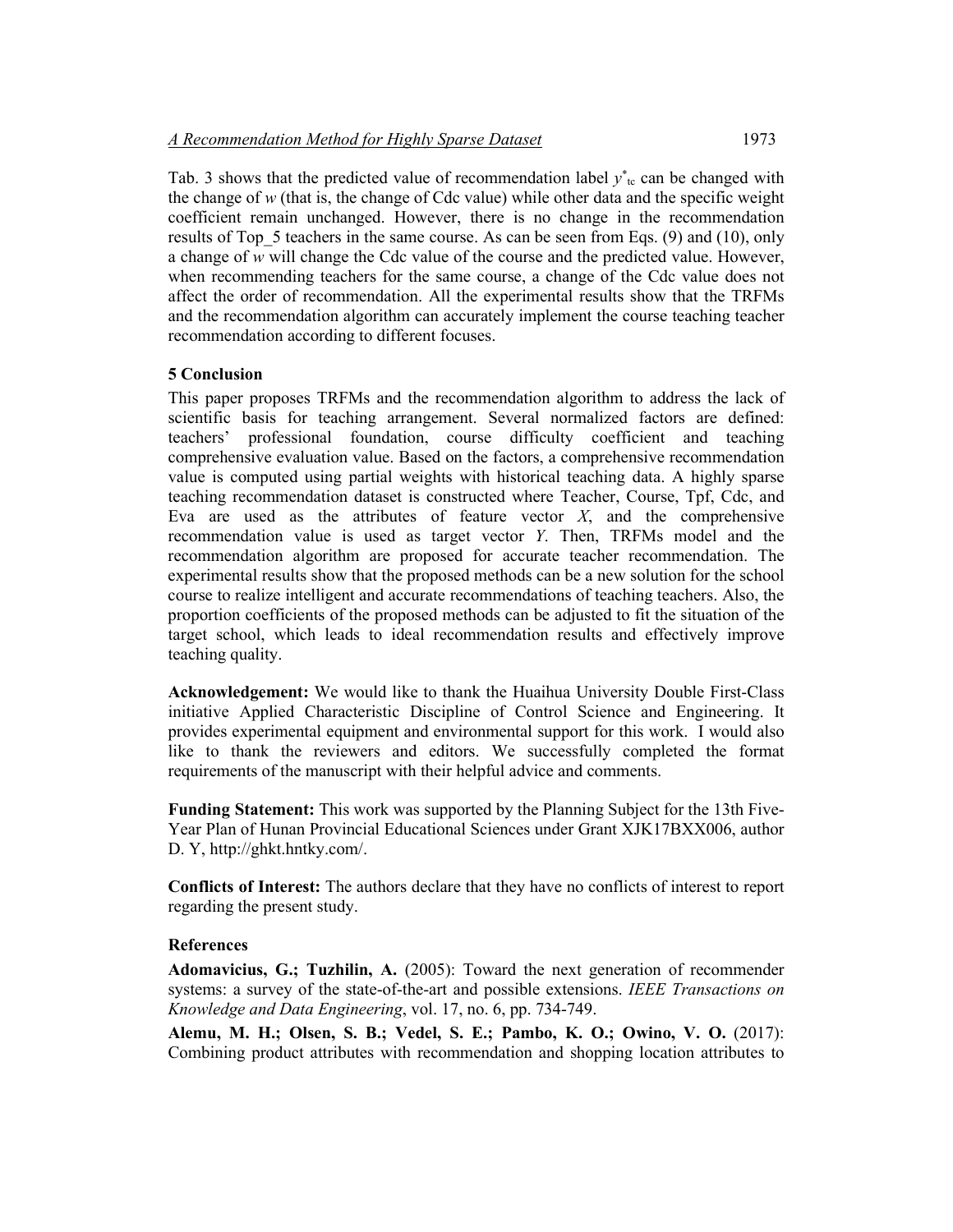assess consumer preferences for insect-based food products. *Food Quality and Preference*, vol. 55, pp. 45-57.

**Cacheda, F.; Carneiro, V.; Fernández, D.; Formoso, V.** (2011): Comparison of collaborative filtering algorithms: limitations of current techniques and proposals for scalable, high-performance recommender systems. *ACM Transactions on the Web*, vol. 5, no. 1, pp. 1-33.

**Chen, C.; Hou, C.; Xiao, J.; Yuan, X.** (2016): Purchase behavior prediction in Ecommerce with factorization machines. *IEICE TRANSACTIONS on Information and Systems*, vol. 99, no. 1, pp. 270-274.

**Chen, Y.; Xiong, J.; Xu, W.; Zuo, J.** (2019): A novel online incremental and decremental learning algorithm based on variable support vector machine. Cluster Computing, vol. 22, no. 8, pp. 7435-7445.

**Geuens, S.** (2015): Factorization machines for hybrid recommendation systems based on behavioral, product, and customer data. *Proceedings of the 9th ACM Conference on Recommender Systems*, pp. 379-382.

**Guan, X.; Li, C. T.; Guan, Y.** (2017): Matrix factorization with rating completion: An enhanced SVD model for collaborative filtering recommender systems. *IEEE Access*, vol. 5, pp. 27668-27678.

**He, J.; Fang, X.; Liu, H.; Li, X.** (2019): Mobile app recommendation: An involvementenhanced approach. *MIS Quarterly*, vol. 43, no. 3, pp. 827-849.

**Jiang, W; Chen, J; Jiang, Y.; Xu, Y.; Wang, Y. et al.** (2019): A new time-aware collaborative filtering intelligent recommendation system. *Computers, Materials & Continua*, vol. 61, no. 2, pp. 849-859.

**Kolda, T. G.; Bader, B. W.** (2009): Tensor decompositions and applications. *SIAM Review*, vol. 51, no. 3, pp. 455-500.

**Kumar, R.; Verma, B. K.; Rastogi, S. S.** (2014): Social popularity based SVD++ recommender system. *International Journal of Computer Applications*, vol. 87, no. 14, pp. 33-37.

**Meng, X. W.; Ji, W. Y.; Zhang, Y. J.** (2015): A survey of recommendation systems in big data. *Journal of Beijing University of Posts and Telecommunications*, vol. 38, no. 2, pp. 1-15.

**Nguyen, T. V.; Karatzoglou, A.; Baltrunas, L.** (2014): Gaussian process factorization machines for context-aware recommendations. *Proceedings of the 37th International ACM SIGIR Conference on Research & Development in Information Retrieval*, pp. 63-72.

**Qin, Z.** (2015): Research progress on educational data mining: a survey. *Journal of Software*, vol. 26, no. 11, pp. 3026-3042.

**Rendle, S.** (2012): Factorization machines with libFM. *ACM Transactions on Intelligent Systems and Technology*, vol. 3, no. 3, pp. 1-22.

**Rendle, S.** (2012): Learning recommender systems with adaptive regularization. *Proceedings of the Fifth ACM International Conference on Web Search and Data Mining*, pp. 133-142.